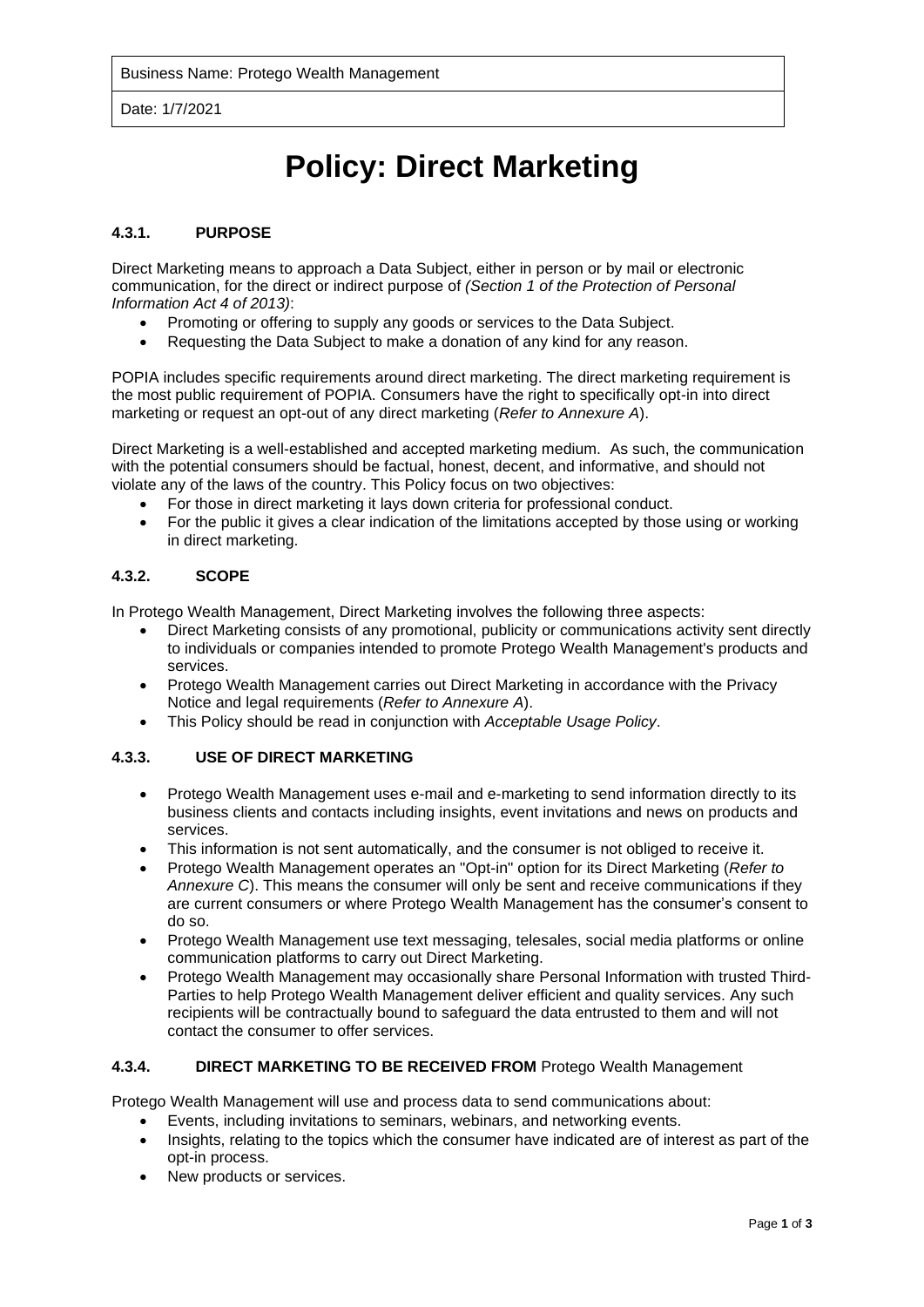Business Name: Protego Wealth Management

Date: 1/7/2021

• News and Information about Protego Wealth Management.

#### **4.3.5. CIRCUMSTANCES WHERE DIRECT MARKETING WILL BE RECEIVED**

- The consumer will only receive communications from Protego Wealth Management if the consumer is a current client of Protego Wealth Management or have opted-in to receive these communications.
- The consumer will be invited by e-mail to opt-in online because:
	- o The consumer is a client of Protego Wealth Management.
	- $\circ$  The consumer attended at an event, seminar or webinar hosted by Protego Wealth Management.
	- $\circ$  The consumer attended at a public event organised by Protego Wealth Management.
	- $\circ$  The consumer provided a business card directly to an employee of Protego Wealth Management.
	- $\circ$  The Consumer registered their contact details to obtain information from Protego Wealth Management's website.
	- o Protego Wealth Management received an e-mail request from the consumer to attend an event Protego Wealth Management have advertised via social media or on the Website.
	- o An employee added the consumer's details to the database due to an existing relationship.

Protego Wealth Management does not buy lists from third-parties to use for Direct Marketing.

#### **4.3.6. REFUSAL OF RECEIVING DIRECT MARKETING INFORMATION**

If the consumer would like to withdraw their consent or opt-out of receiving any Direct Marketing, they can do so using Protego Wealth Management's Unsubscribe Notice or Opt-Out options (*Refer to Annexure D*).

#### **4.3.7. ACCURACY OF PERSONAL INFORMATION IN DIRECT MARKETING**

Protego Wealth Management does not rely on consumer consent to receive Direct Marketing indefinitely. The consumer will receive an email from Protego Wealth Management at intervals of no less than 2 years. The consumer will be asked to re-confirm their consent and preferences, to ensure that the data Protego Wealth Management holds, such as contact details, are current and accurate (*Refer to Annexure B*).

#### **4.3.8. RIGHTS RESERVED BY Protego Wealth Management**

Protego Wealth Management reserves the right to monitor, audit, screen, and preserve Protego Wealth Management information as Protego Wealth Management deems necessary, to maintain compliance with these Policies and all relevant provisions of the Promotion of Access to Information Act 4 of 2013 (POPIA). Any distribution, unauthorised use, or benefit from Protego Wealth Management information by an employee or user, in contravention of these Policies may result in disciplinary action being taken by Protego Wealth Management. The use of any system in such a way that breaches any of the provisions of these Policies, will be reported to the Information Officer at Protego Wealth Management, which may lead to further disciplinary action being taken.

# **4.3.9. ENFORCEMENT AND POTENTIAL DISCIPLINARY ACTIONS**

Any violation of these Policies may result in disciplinary action being taken against the employee or user in question. Such disciplinary action will be taken in accordance with Protego Wealth Management's disciplinary code and may include the termination of employment for employees of Protego Wealth Management, or cancellation of contractual relations in the case of other users, such as contractors or consultants.